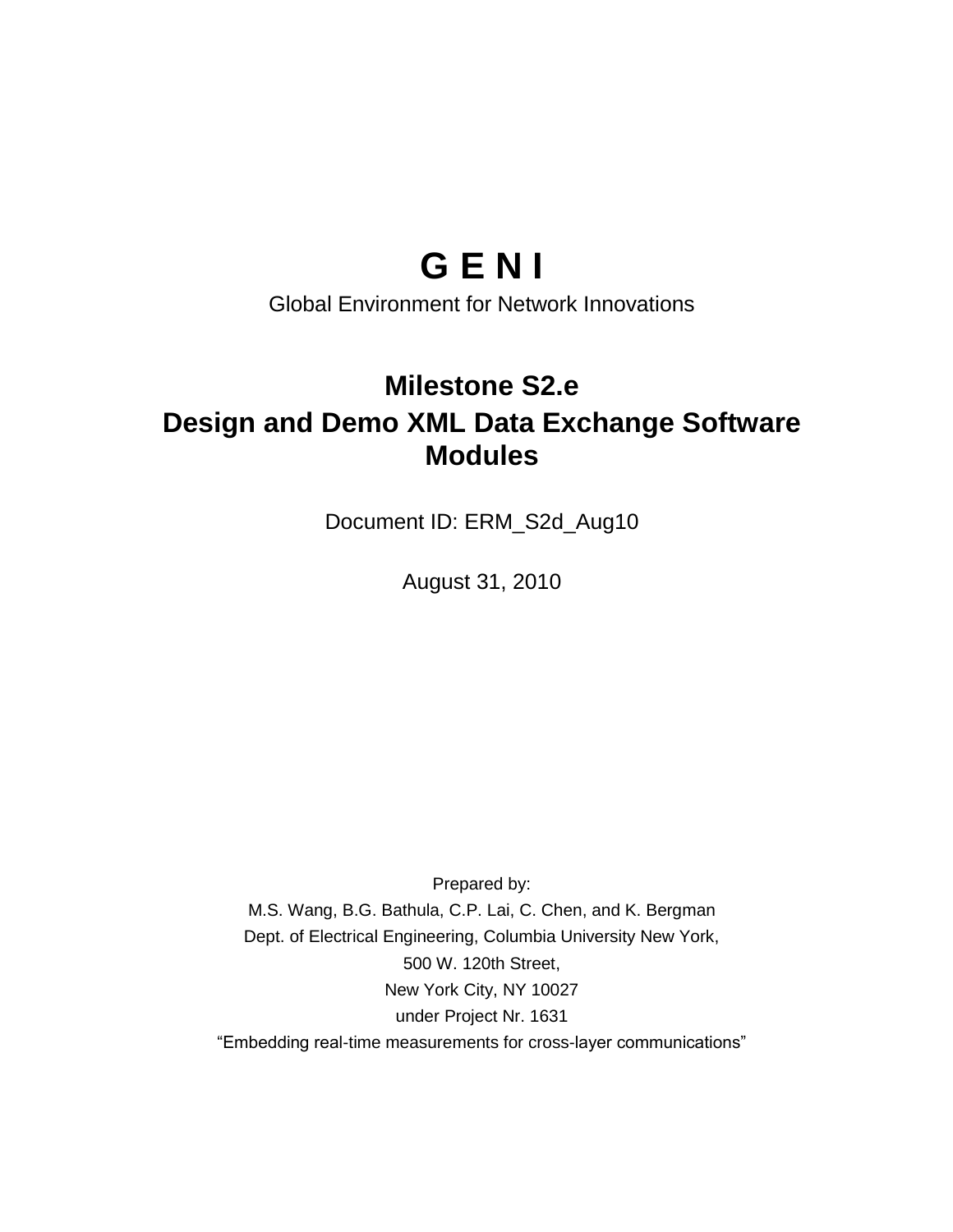### TABLE OF CONTENTS

| $1 -$                    |                  |                                                                     |  |
|--------------------------|------------------|---------------------------------------------------------------------|--|
|                          | 1.1<br>12<br>1.3 |                                                                     |  |
| 2                        |                  | PREVIOUS WORK (SUMMARY OF MILESTONES S2.A, S2.B, S2.C, AND S2.D)  5 |  |
| $\mathcal{R}$            |                  |                                                                     |  |
| $\overline{\mathcal{A}}$ |                  |                                                                     |  |
| 5                        |                  |                                                                     |  |
| 6                        |                  |                                                                     |  |
| $\tau$                   |                  |                                                                     |  |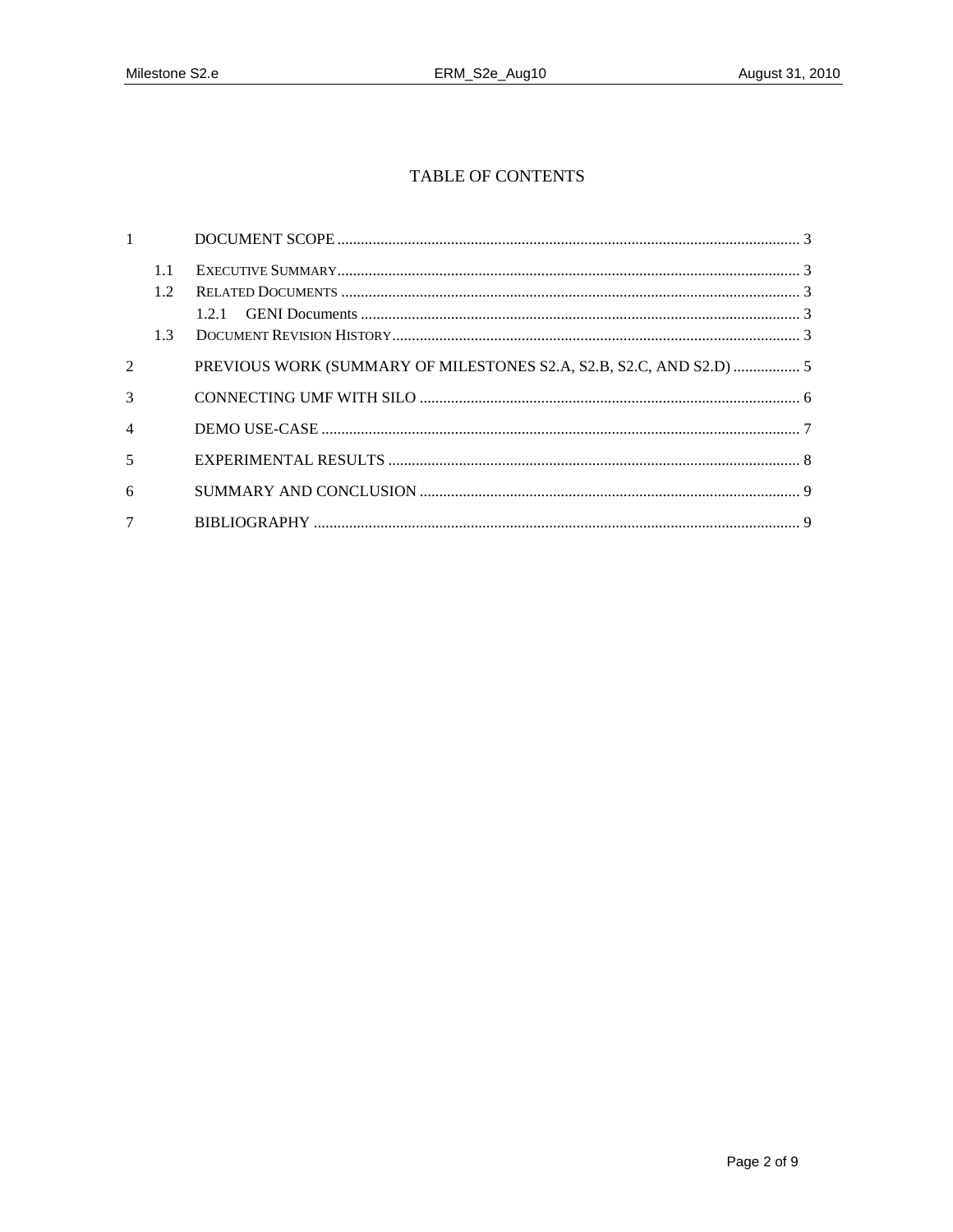#### **1 Document Scope**

This section describes this document's purpose, its context within the overall GENI project, the set of related documents, and this document's revision history.

#### **1.1 Executive Summary**

This technical note presents the outcome of the work package Milestone S2.d of Project Nr. 1631, "Embedding real-time substrate measurements for cross-layer communications." This milestone document comprises the fifth deliverable of ERM in Spiral 2 and involves designing the XML data exchange software modules for the UMF to interact with the researcher or intermediate measurement software architecture (e.g. SILO, perfSONAR, etc.), and then to demonstrate the interoperability of these software modules with BEN at RENCI.

The goal is to integrate UMF with the SILO framework to enable cross-layer communication and control based on optical layer performance. To this end, we developed an XML-RPC-based software module within the UMF. This module enables SILO to communicate with UMF through a set of predefined API functions, thereby enabling cross-layer communication.

In Section 2, we summarize our previous work in milestone S2.a, S2.b, S2.c. and S2.d. In Section 3, we explain how UMF is connected to SILO. In Section 4, we describe the experimental use-case that demonstrates the interoperability of the UMF and SILO. Section 5 presents the experimental results. Section 6 gives a summary and conclusion.

#### **1.2 Related Documents**

The following documents are related to this document, and provide background information, requirements, etc., that are important for this document.

| Document ID    | Document Title and Issue Date         |
|----------------|---------------------------------------|
| ERM S2a Dec09  | Spiral 2 Milestone 2.a Technical Note |
| ERM S2b Mar10  | Spiral 2 Milestone 2.b Technical Note |
| ERM S2c June10 | Spiral 2 Milestone 2.c Technical Note |
| ERM_S2d_Aug10  | Spiral 2 Milestone 2.d Technical Note |

#### **1.2.1 GENI Documents**

#### **1.3 Document Revision History**

The following table provides the revision history for this document, summarizing the date at which it was revised, who revised it, and a brief summary of the changes. This list is maintained in chronological order so the earliest version comes first in the list.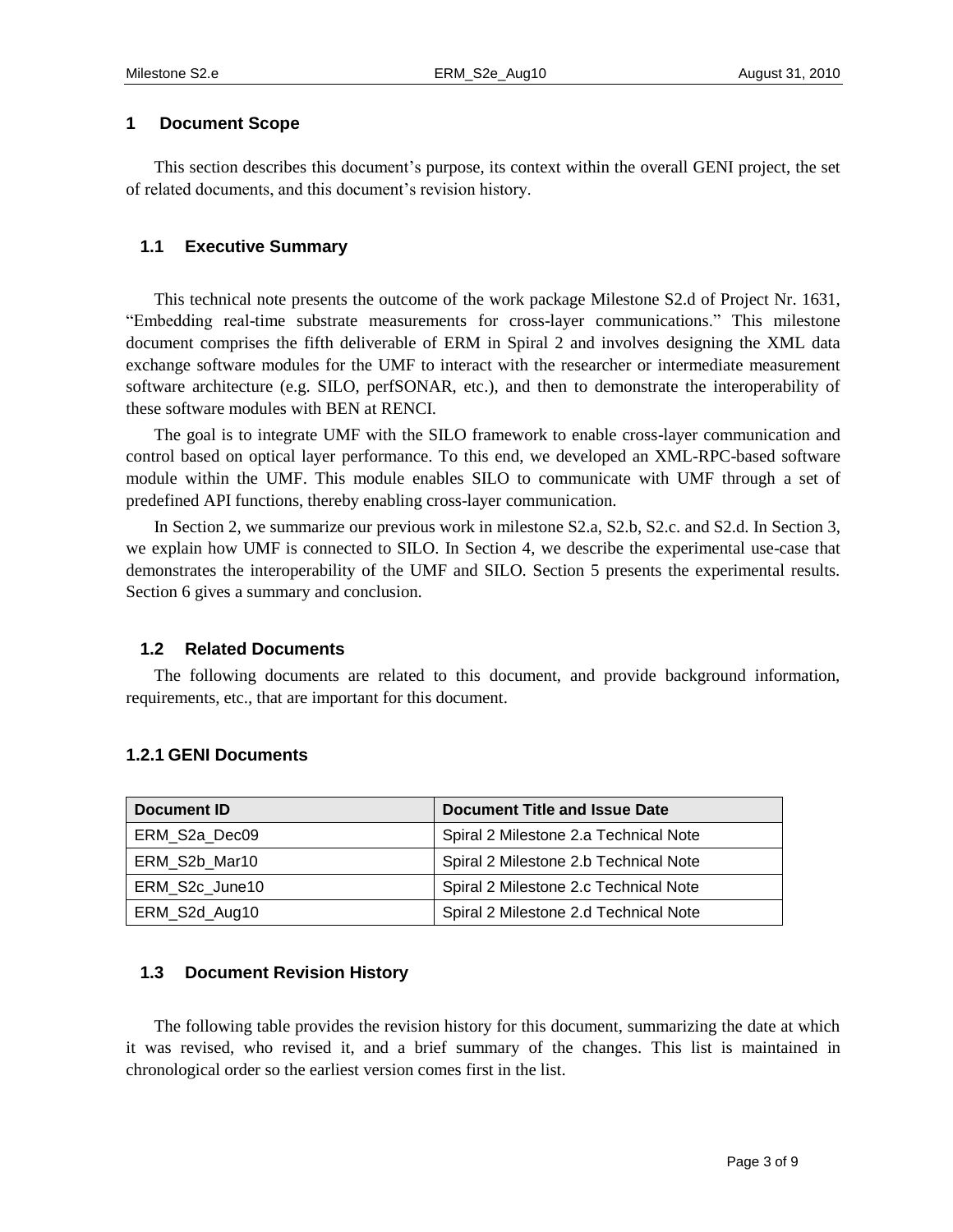| Revision | Date      | <b>Revised By</b> | Summary of Changes |
|----------|-----------|-------------------|--------------------|
| 1.0      | 30 Aug 10 | M. S. Wang        | Initial draft      |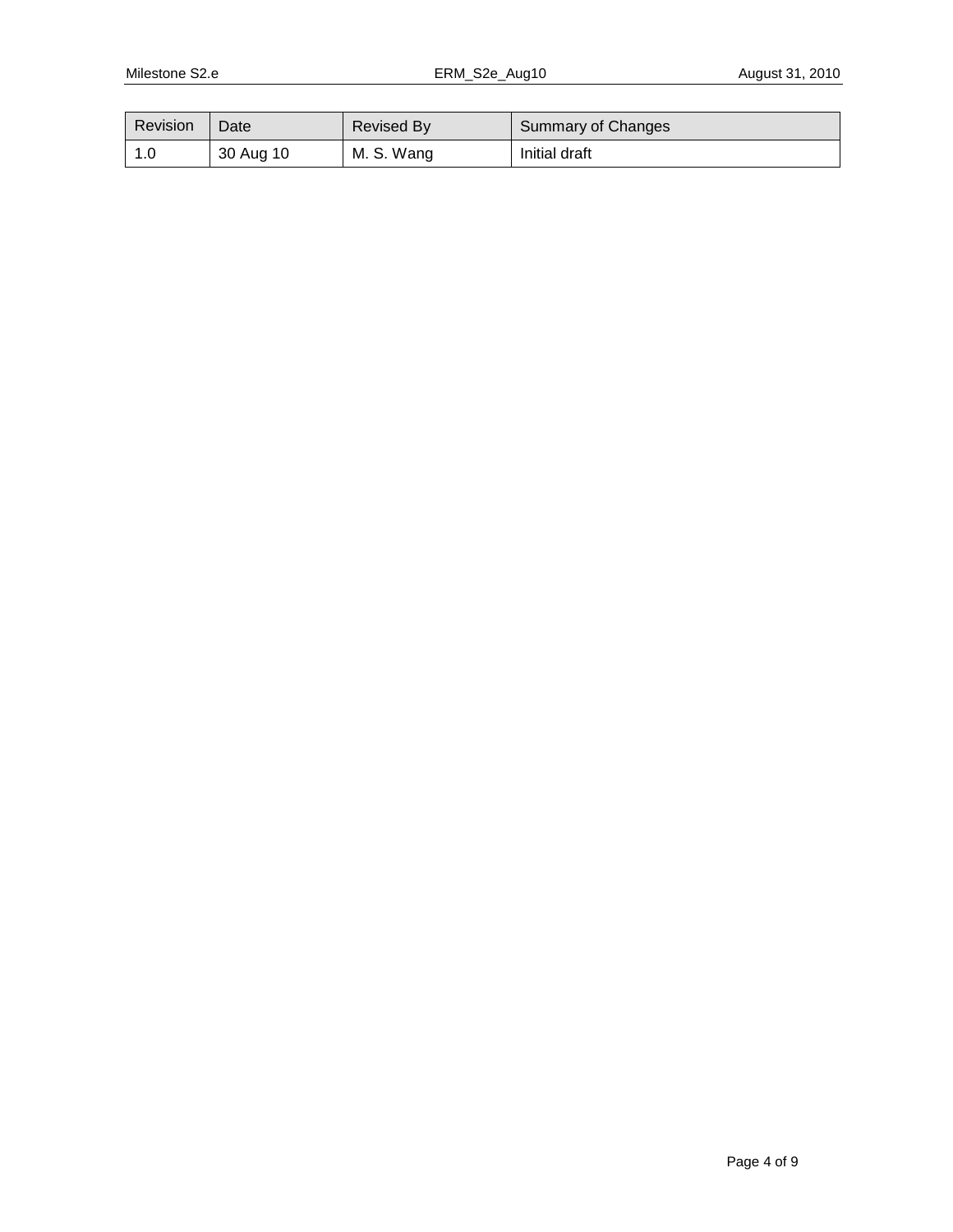#### **2 Previous Work (Summary of Milestones S2.a, S2.b, S2.c, and S2.d)**

The goal of milestone S2.a [erm\_1] involved the design and development of UMF, which serves as a means for gathering physical-layer measurements and conveying the data to the GENI researcher in an aggregated, unified way. Design considerations were taken into account so that the UMF could be integrated within the ORCA cluster, initially, and then extended to other GENI control frameworks in the future. Further, we discussed an implementation of the UMF by means of a NetFPGA Cube [netfpga\_1], which is an integrated system composed of a general purpose processor, in addition to the proprietary NetFPGA hardware [netfpga\_2]. The UMF comprises of both a software component (implemented on the general purpose processor), as well as a hardware component (implemented on NetFPGA card). Each component has a defined role in facilitating the UMF to access the networking elements and its measurement data.

Further, the goal of milestone S2.b [erm 2] involved implementing and demonstrating a working software interface between the UMF and at least one subsystem that is capable of embedded physical layer measurements, such as bit-error rate measurement or optical power monitoring. The specific subsystem we chose is a set of four Polatis switches within the ORCA-BEN [orca\_1] network, from which we retrieved the optical power. In doing so, we have merged our UMF design with the integrated measurement framework (IMF) [imf\_1] project implementation. By realizing the measurement handler (MH) for the Polatis switch and testing the functionality of the XMPP server and pubsub module (PSM), we demonstrated the ability of IMF to obtain real-time optical power measurements from any of the four Polatis switches in the ORCA-BEN network [orca\_1].

Then, the goal of milestone S2.c [erm\_3] involved demonstrating a working UMF prototype by implementing an experimental use-case at the Lightwave Research Laboratory at Columbia University [lrl\_1]. We set up a protected lightpath that switches the input signal into a path containing an SOA if the input optical power is below a predefined threshold, and bypasses the SOA otherwise. We compared the eye diagrams and BER curves for the unprotected and protected paths while changing the attenuation of the input signal. For the same attenuation, we examine a more open eye diagram and lower BER for the protected path versus the unprotected path.

The goal of milestone S2.d [erm\_4] involved contributing to the cluster D effort by integrating the UMF subsystem with the Cluster D network substrate. More specifically, we integrated the developed hardware and software resources of UMF to the BEN infrastructure at the RENCI Point-Of-Presence (PoP).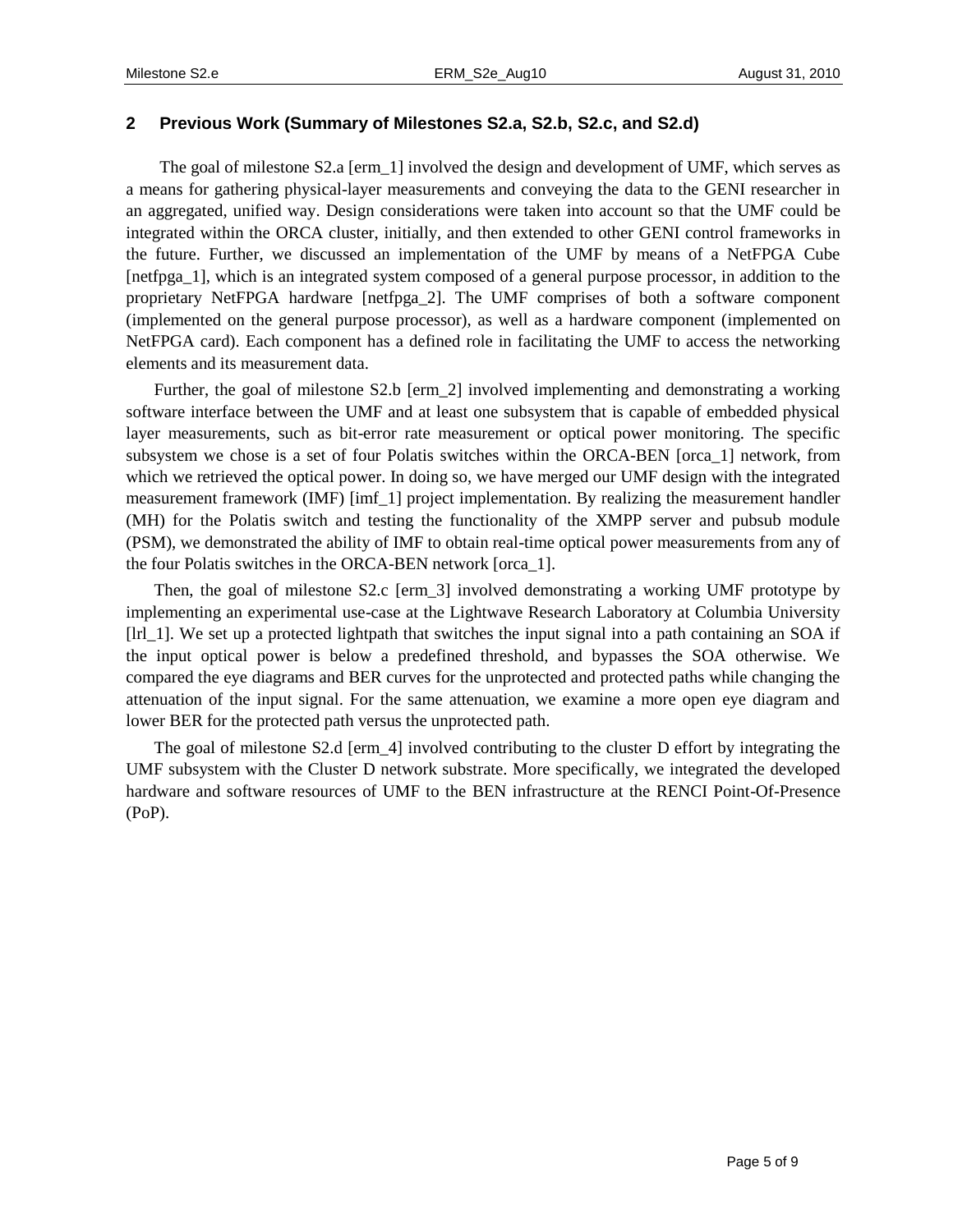#### **3 Connecting UMF with SILO**

After the UMF was physically integrated into the BEN network in milestone S2.d, the next step is to connect UMF to the SILO framework. The UMF is implemented on a NetFPGA Cube system [netfpga\_1], [netfpga\_2]. It comprises of both a software component (using the general purpose processor), as well as a hardware component (using the NetFPGA card) [erm\_1]. Fig 3.1 shows the architectural block diagram of the UMF.



**Fig 3.1 UMF Architecture**

The UMF SW consists of the XML-RPC-based software module code, which is used to communicate with SILO or other experimental tools to enable cross-layer communication and control. This software module contains a set of predefined API functions that SILO can call to control a semiconductor optical amplifier (SOA). The SOA resides on a printed circuit board (PCB) that contains a current driver. The gain of an SOA is controlled by the amount of current driven across it. This current driver is connected to a digital potentiometer, which is housed on the SOA Control Prototype Board. This potentiometer is used to vary the current in the current driver. The XML-RPC-based software module can control the UMF HW to vary the gain of the SOA, based on the commands from SILO, thereby enabling cross-layer communication and control.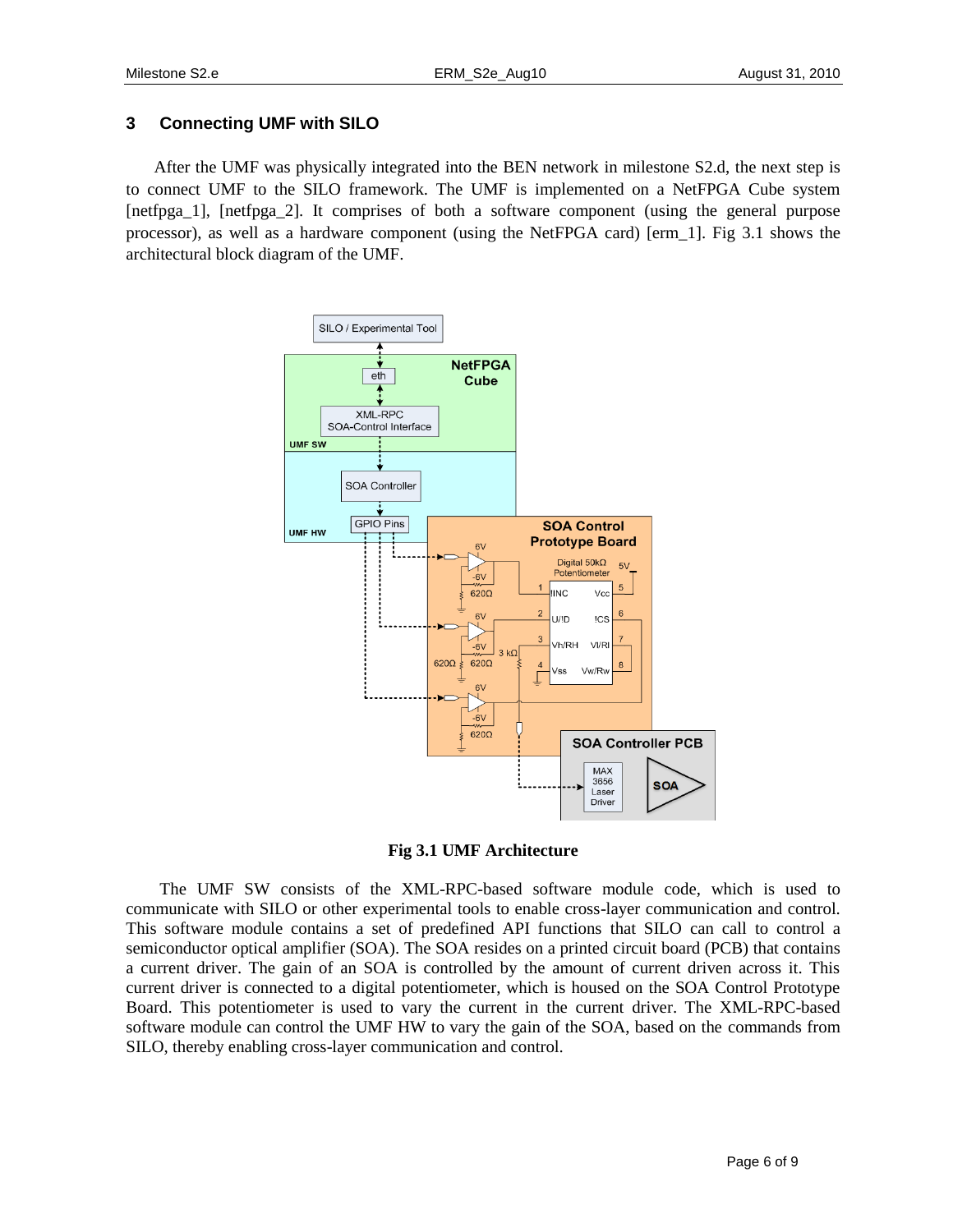#### **4 Demo Use-Case**

Figure 4.1 shows the experimental use-case used to demo the interoperability of SILO and UMF.



Note: Reference Path does not exist in the current experiment, SILO switches traffic to the management network.

#### **Fig 4.1 Experimental Use-Case**

The goal of this demonstration is to showcase the ability to run a real application, specifically streaming digital media, across BEN. Combining the efforts of IMF [imf\_1], ERM, and SILO, we aim to demonstrate cross-layer communication among various layers of the Internet protocol stack, from the application layer down to the optical physical layer. GENI provides the unique ability to run a real application on a network that supports cross-layer communication at various layers. More specifically, we will stream a video across BEN while toggling on and off the cross-layer optimization. By introducing a controlled error into the network, we aim to show the benefits of cross-layer communication.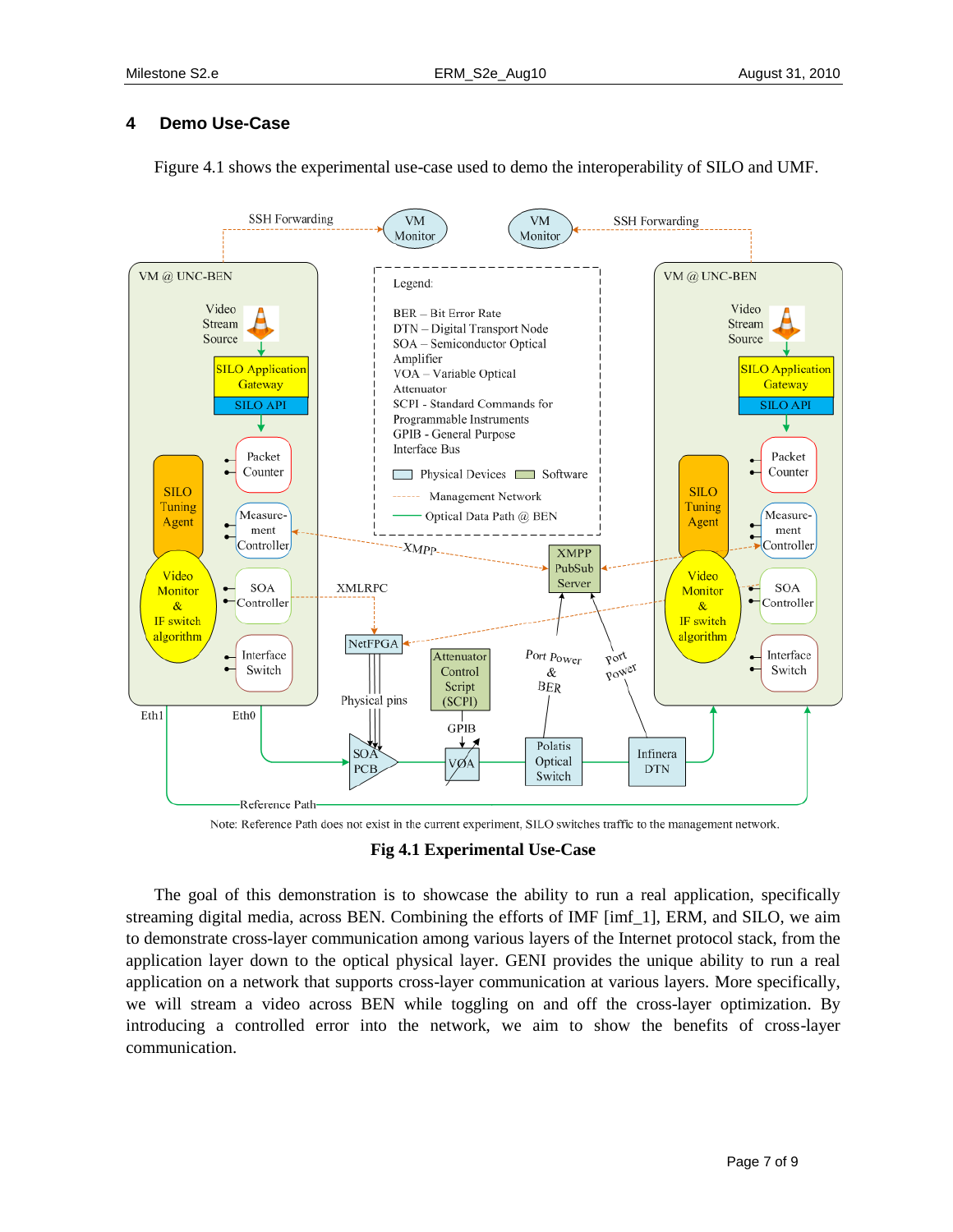Fig 4.1 shows the setup of the experiment at BEN. A video is streamed from UNC and RENCI. When the cross-layer optimization is turned on, it ensures that the video is sent across, above a guaranteed optical power threshold, even when there is power fluctuation in the physical channel. When the cross-layer optimization is turned off, we see a dramatic degradation in video quality. By comparing the video qualities at the receiving end, we showcase the advantages of cross-layer communication.

The applications sending and receiving the videos at UNC and DUKE will be monitored by SILO framework. SILO is able to detect the video stream's priority via certain services, and tune the SOA controlled by UMF to ensure the quality of the video stream.

Moreover, the RENCI PoP will contain a set of components that will enable cross-layer communication specifically between the optical physical layer and the higher layers as defined by SILO:

- Polatis switch This optical switch will measure the optical power of the data received from UNC
- Programmable attenuator This is used to lower the power of the received signal. As the power of the signal carrying the video stream decreases, the more errors there will be in the transit video stream. This gives us the ability to introduce a repeatable error into the network.
- $\bullet$  Semiconductor optical amplifier (SOA) This is used to amplifier the power of an optical signal. It is controlled by a NetFPGA-based UMF.

#### **5 Experimental Results**

Figure 5.1(a) shows the power level of the link without cross-layer compensation. The range of power fluctuation is 11 dB (between -11 to -22 dBm). This is the attenuation that is set by the programmable attenuator.



Figure 5.1(b) shows the power level of the link with cross-layer compensation turned on. In this case, the power level is ensured to always fall within a smaller range of fluctuation. The full range of power fluctuation is around 5 dB (b/w -10 to -15 dBm) most of the time.